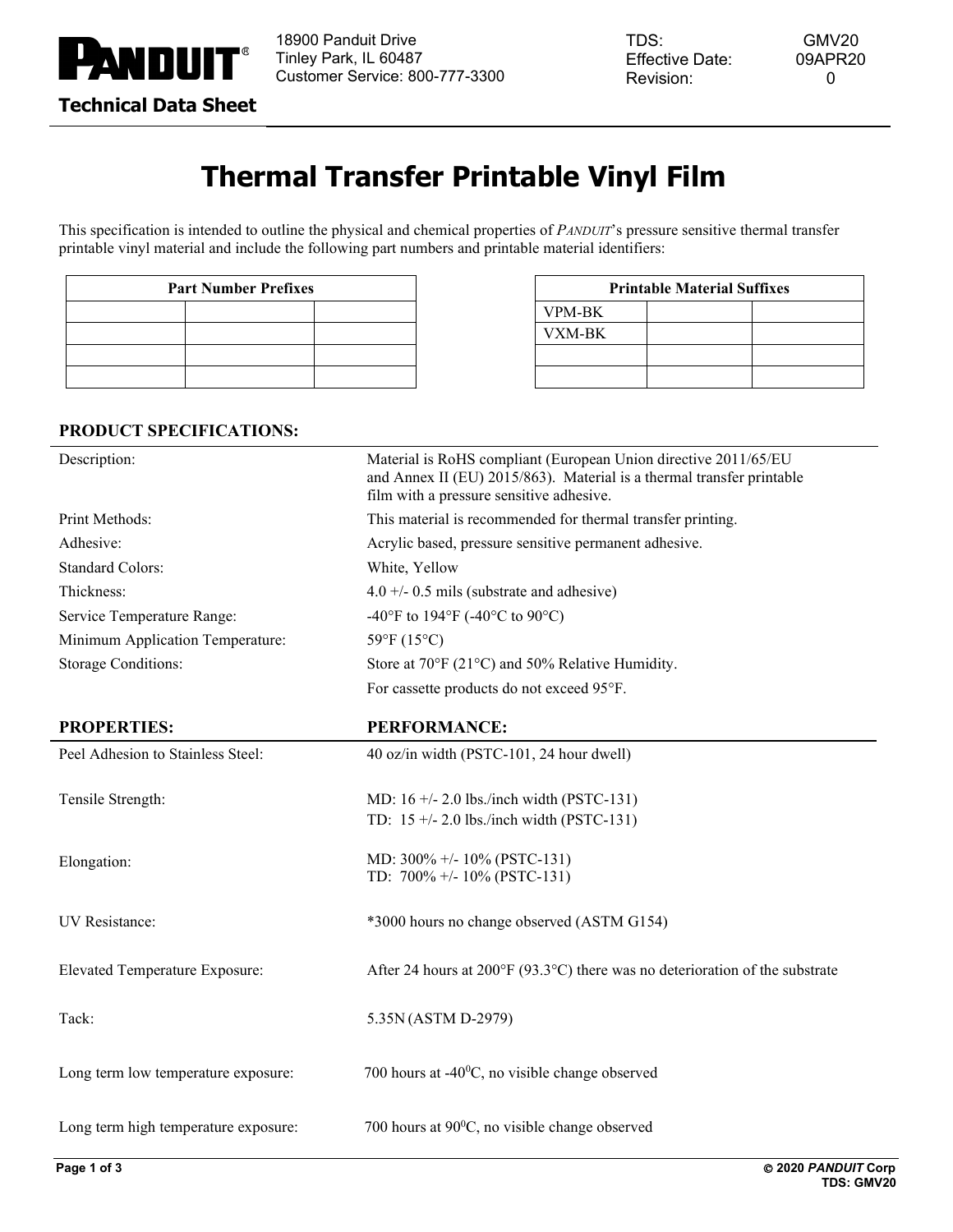

18900 Panduit Drive Tinley Park, IL 60487 Customer Service: 800-777-3300

Abrasion Resistance: Taber abraser, CS-10 wheels/250 gm. Wt./500 cycles, no visible change observed (ASTM D4060)

**\*3000 hours equates to 5 years of assimilated outdoor exposure.**

## **CHEMICAL/SOLVENT RESISTANCE:**

The testing was conducted at room temperature. Samples were thermal transfer printed on MP100/MP300 printers. Separate sets were conditioned for 24 hours before being immersed in the following solvents for a period of 1 hour and 24 hours. After the samples were removed from the immersed solvents, they were rubbed 10 times with a lint free gauze. Visual observations were noted for any smear or loss of legibility.

### **1 Hour Immersion**

| <b>Chemical/Solvent</b> | <b>Visual Observation</b> |
|-------------------------|---------------------------|
| Jet Fuel                | No change                 |
| Gasoline                | No change                 |
| Methyl Ethyl Ketone     | Material disintegrates    |
| $1:1:1$ TCE             | Loss of print legibility  |
| Trichloroethylene       | Material disintegrates    |
| 409 Cleaner             | No change                 |
| Alpha Flux 200L         | No change                 |

### **24 Hours Immersion**

| <b>Chemical/Solvent</b> | <b>Visual Observation</b> |
|-------------------------|---------------------------|
| Isopropyl Alcohol       | No change                 |
| Water 150F              | No change                 |
| Salt Water              | No change                 |
| SAE 30 Motor Oil        | No change                 |
| Hydraulic Fluid         | No change                 |
| Skydrol                 | Material disintegrates    |
| Methanol/Water          | No change                 |
| Ethylene Glycol         | No change                 |
| ASTM#3 Oil              | No change                 |